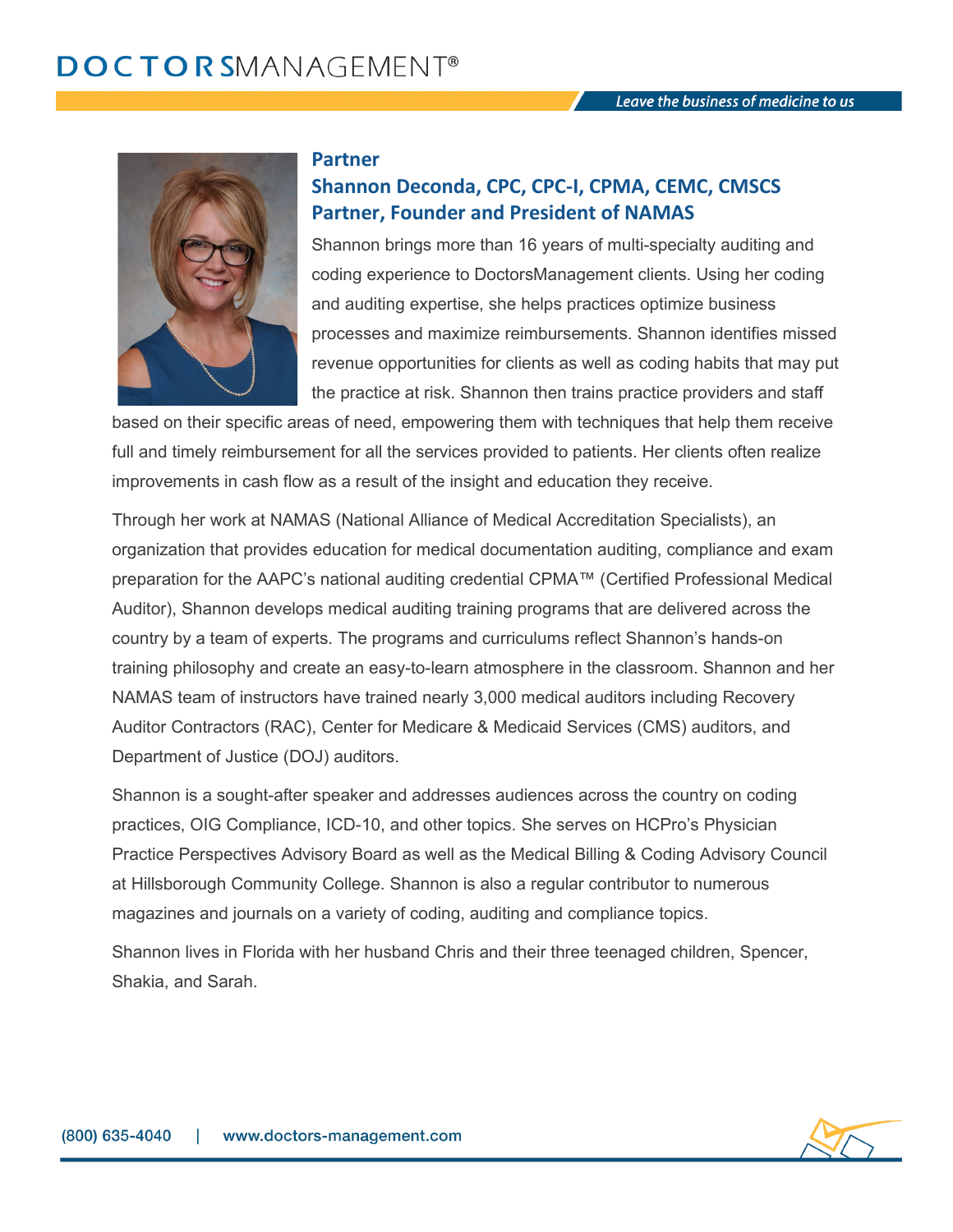

### **Stephanie Allard CPC, CEMA, RHIT Senior Compliance Consultant**

Stephanie Allard is a Compliance Consultant for DoctorsManagement. She is a multi-specialty auditor with proficiency in more than 40 specialties including, but not limited to, orthopedics, cardiology, vascular, neurology, general surgery, OB/GYN, PM&R, and PT/OT. In addition to performing external audit reviews, Stephanie provides feedback and education to help clients implement practices and strategies that will reduce risk in the future. She also performs forensic

auditing that includes focused reviews to be used in court cases.

Stephanie brings more than a decade of medical and management experience and a strong understanding of the entire medical billing and coding process. She has managed large teams of coders and understands the importance of quality reviews, productivity tracking and coding education. Clients appreciate that Stephanie stays current with the ever-changing regulations and is able to convey new information in a way that helps improve their overall results. She often provides guidance and support to other coding professionals.

Stephanie holds the Certified Professional Coder (CPC®), the Certified E&M Medical Auditing

(CEMA®), and the Registered Health Information Technician (RHIT®) designations. She is an active member of the National Alliance of Medical Auditing Specialists (NAMAS), the American Health Information Management Association (AHIMA) and the American Academy of Professional Coders (AAPC).

Stephanie lives in Knoxville, Tennessee with her husband and two daughters.



# **Scott Kraft, CPMA, CPC Senior Compliance Consultant**

Scott Kraft is an auditor for DoctorsManagement. He also creates content for the firm's educational division, the National Association of Medical Auditing Specialists (NAMAS). Scott oversees the quality assurance process for client audits. He brings extensive experience in more than 30 specialties including but not limited to orthopedics, cardiology, vascular, neurology, obstetrics and gynecology, physical medicine and rehabilitation and physical and occupational therapy.

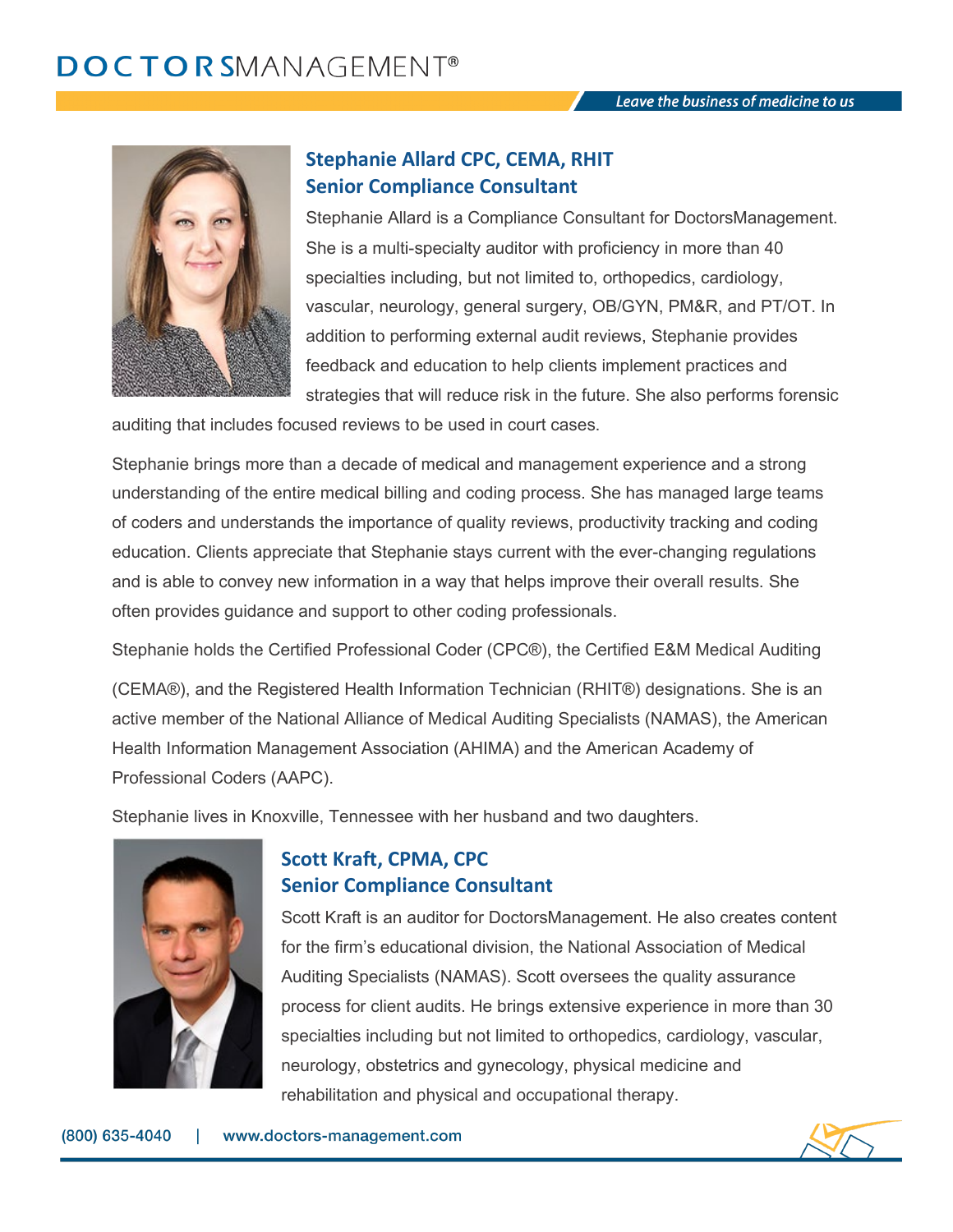# **DOCTORSMANAGEMENT®**

Scott is passionate about helping physicians and physician practices achieve success and financial integrity by ensuring that services are billed correctly and physicians and administrators are trained to document thoroughly and correctly. He's also focused on finding ways for physician practices to operate more efficiently and effectively.

Prior to joining DoctorsManagement, Scott was Director of Content Management for DecisionHealth, where he developed content strategy and supervised the distribution of its award-winning publications, audios and live conferences for physician practice leaders. He has worked in the healthcare industry since 2002.

Scott holds a Bachelor of Arts from Southern Connecticut State University. He is a Certified Professional Coder (CPC) and Certified Professional Medical Auditor (CPMA).

In his free time, Scott trains for and runs marathons and enjoys reading, watching movies and traveling. He lives in Portland, Oregon.



# **Paul Spencer Senior Compliance Consultant**

Paul has over 30 years of experience on the administrative side of healthcare, including six years with health insurance carriers. In his past role as a senior compliance consultant, Paul has focused on physician education, with an emphasis on documentation improvement for Evaluation & Management and surgical services.

Paul has assisted in creating compliance plans for a major diagnostic laboratory provider, as well as for multiple third-party billing companies.

As the former director of coding and regulatory compliance for Providence Health Services in Washington, DC, he worked to solidify retrospective audit responses to commercial and governmental insurance carriers. He has extensive experience in a wide range of physician specialties, including anesthesia, emergency medicine, advanced wound care, orthopedic, general & neurosurgery, outpatient physical therapy, and pain management, among others.

Paul has served on the editorial board of RACMonitor.com and has been a frequent guest on that publication's "Monitor Monday" broadcast, where he focuses on Medicaid audit and physician audit issues. He has carried the Certified Professional Coder (CPC) and Certified Outpatient Coder (COC) credentials from the AAPC since 1998.

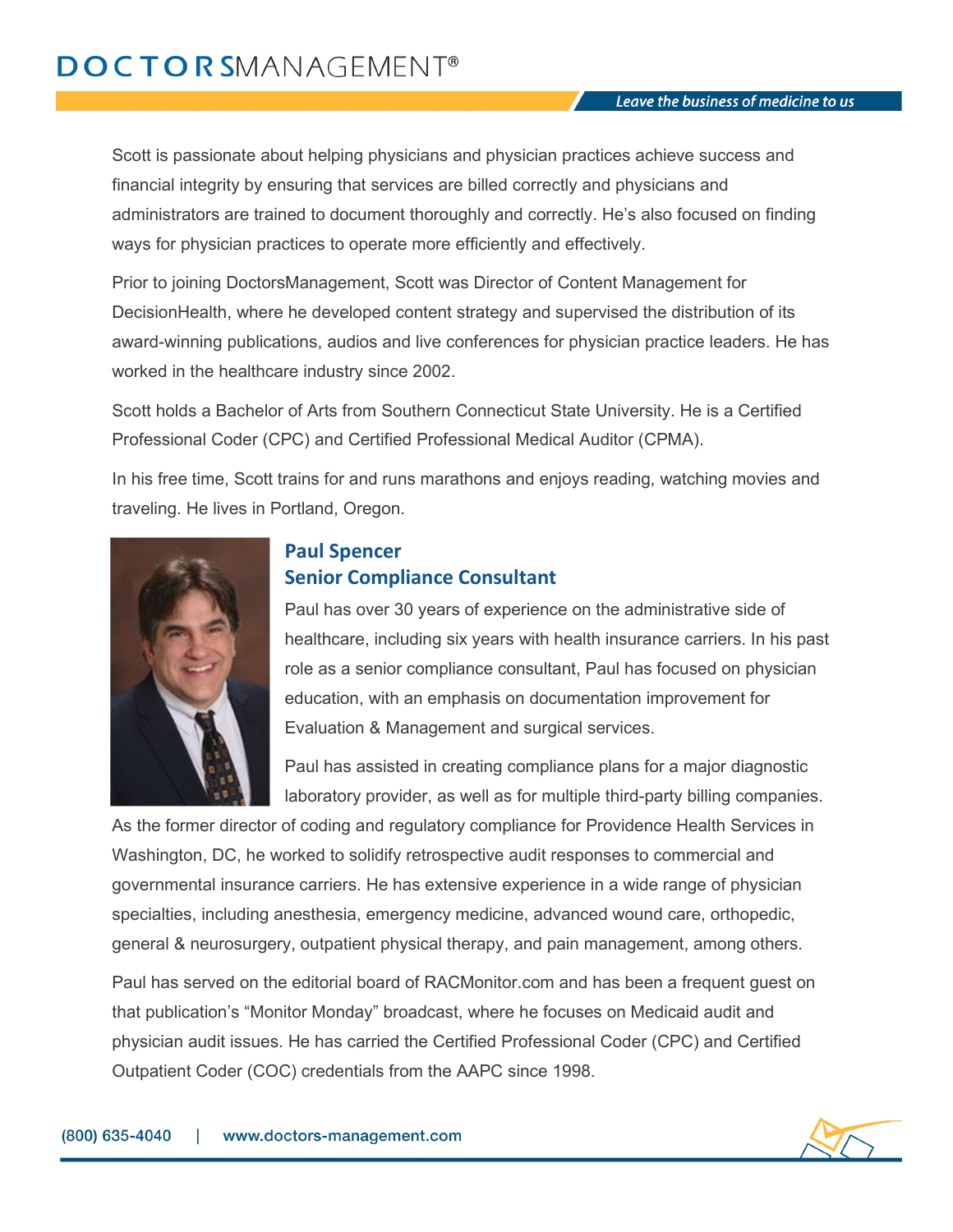

### **Grant Huang Director of Content**

Grant Huang brings extensive knowledge to his role as Director of Content at DoctorsManagement. He produces educational products that help ensure that auditors, coders, practice managers and administrators optimize their organization's revenue cycle while improving their compliance in today's complex regulatory environment. Grant is an auditor with proficiency in multiple specialties, including but not limited, to orthopedics, cardiology,

neurology, general surgery, obstetrics and gynecology, internal medicine and physical and occupational therapy.

Prior to joining DoctorsManagement, Grant led a team of DecisionHealth reporters that covered Medicare regulatory changes and analyzed the physician revenue cycle, providing authoritative guidance in newsletters widely read by physician practices, consultants, and healthcare attorneys. He also developed and enhanced electronic solutions designed to improve revenue and compliance for healthcare provider organizations. Grant also has experience in healthcare analytics, having worked on business intelligence solutions that analyzed and benchmarked provider billing patterns.

Grant is a Certified Professional Coder (CPC) and Certified Professional Medical Auditor (CPMA), and holds a Bachelor of Science degree in Political Science and Government from the University of Maryland, Baltimore County. He resides near Washington, D.C. and enjoys photography, reading and traveling.

# **Laurie Oestreich Operations Manager, NAMAS and DoctorsManagement**

Laurie Oestreich works in the Florida office assisting staff and clients daily. As Operations Manager for National Alliance of Medical Auditing Specialists (NAMAS), Laurie acts a liaison for NAMAS members, coordinating member sign-ups and renewals and addressing member inquiries. Laurie also coordinates the development and implementation of NAMAS member education and training offerings, such as webinars, Medical Auditing BootCamp®, and the NAMAS Annual Conference. She enjoys communicating with all the NAMAS members, helping them grow and advance in their careers.